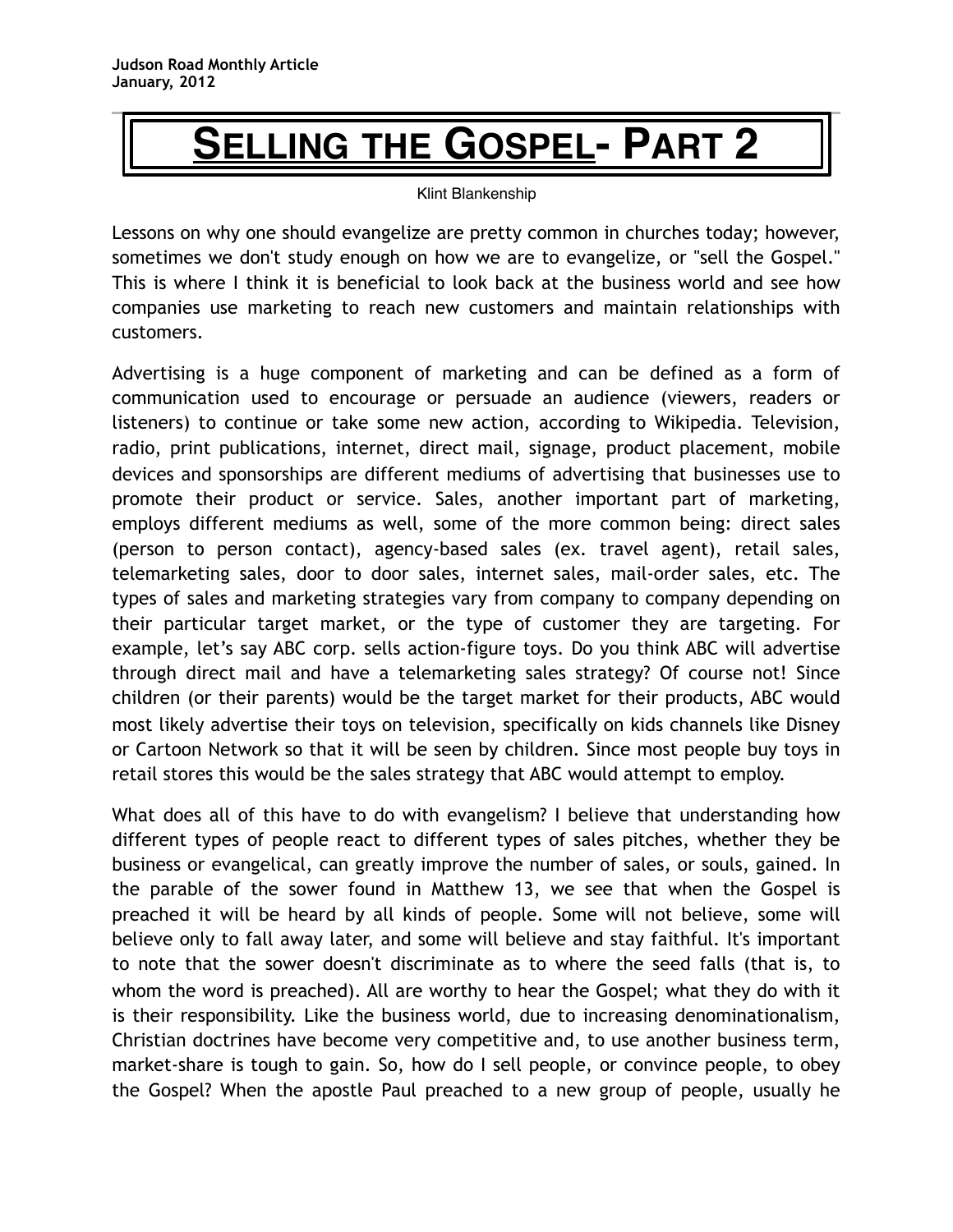would establish some common ground and build rapport with them before revealing their need to repent and obey the Gospel. This is exactly how sales people operate. It works for them and it worked for Paul, why wouldn't it work for you or me? The person that you are teaching should feel the love and genuine care and concern for their soul when you are speaking to them (after all, they are your neighbor and you do love them, right?). Like business advertising and sales strategies, you can reach the lost in a variety of ways. There's nothing wrong with door to door teaching, as is the notable practice of certain denominations. I would recommend starting with people you already know and with whom you already have that common ground and rapport. There are a thousand ways to spark conversations with co-workers, friends and family members. It's just a matter of busting out of our comfort zone and risking a friendship that probably wasn't worth having in the first place if they respond negatively towards you. It's possible that most people will not really listen to what you have to say, but continue being friends with you just the same. Some might even look at you crazy, but eventually someone may respond as did three thousand Jews in Acts 2. That someone will make it all worth it, I assure you!

There are several other ways to evangelize in today's world. The internet has certainly been used for much evil, but it can also be utilized for good and it should be. You can use social networks, chat rooms, email, forum discussion boards, instant messenger, and the list goes on of ways to reach people online. Personally, I have used an East Texas-based website that has forum discussion boards on all different kinds of topics, although it is mostly about sports. In the General Topics Forum, I have been involved in several different religious discussions and used those discussions to defend the truth. Even though no one (that I know of) has been converted from the different discussions, many people were introduced to the truth and I gained a lot from the amount of study that it involved. Whether or not the internet is your thing, opportunities abound to teach others and a simple invitation to come to church or a Gospel meeting goes a long way. It is always important when "selling the Gospel" to establish common ground, build rapport, treat them as you would want to be treated, and most of all show them love and a genuine care and concern for their soul.

This article is to myself first, but hopefully there is something written here that will be beneficial to you as you grow spiritually and win souls for Christ. I've heard people say that they would rather see a sermon than hear one, emphasizing the importance of being a good example for others to follow. Certainly, being a good example is essential, but it shouldn't stop there. In order to convince someone to believe that Jesus is the Son of God, repent of their sins, confess Christ, be baptized for forgiveness of their sins, and continue living a faithful and obedient life, they must to hear the word of God. You have to sell the Gospel! Businesses sometimes will send out thousands of direct-mail marketing materials, only to gain a handful of customers.